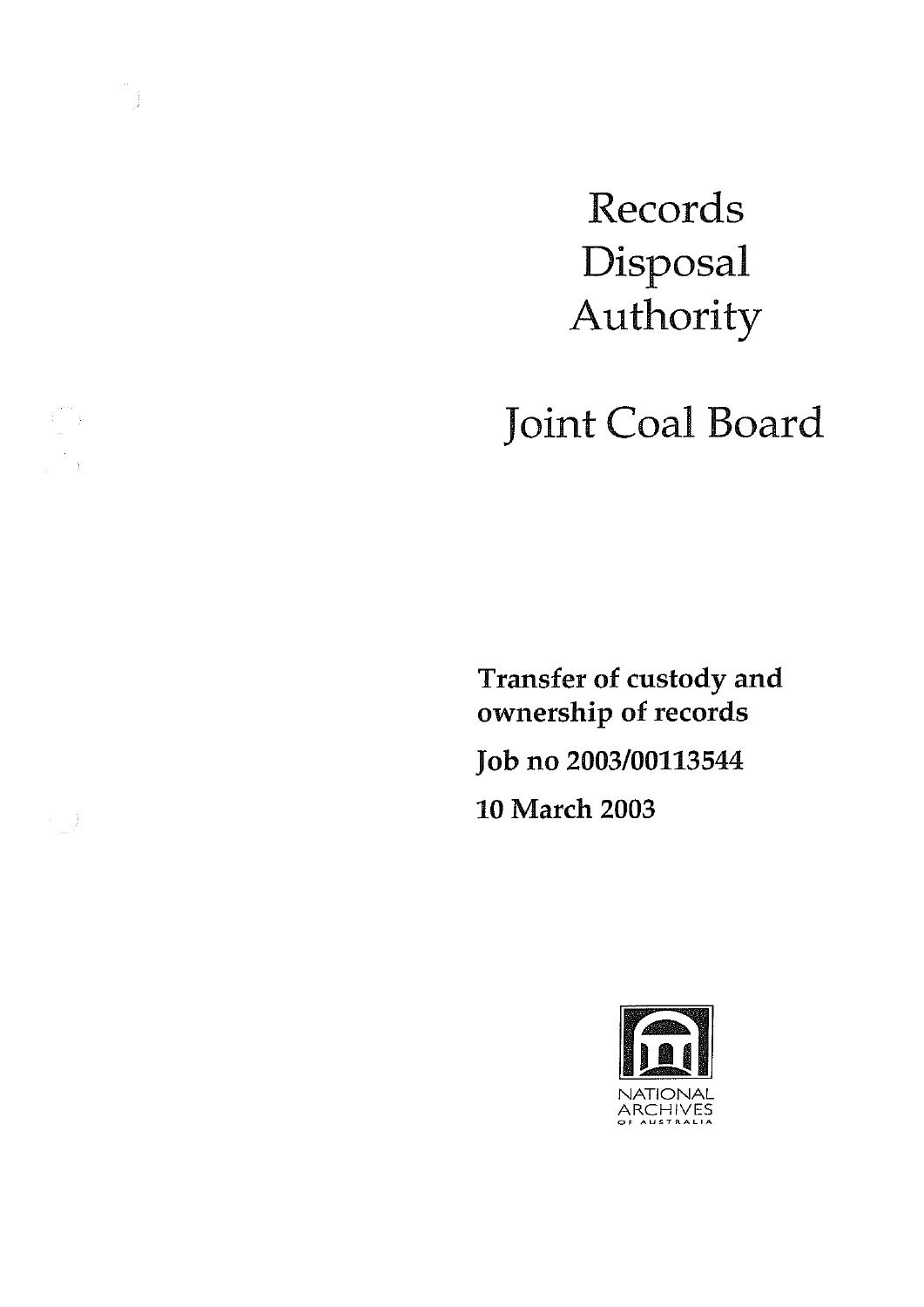© Commonwealth of Australia2003

 $\frac{1}{2}$ 

 $\mathcal{L}$ 

This work is copyright. Apart from any use as permitted under the Copyright Act 1968 no part may be reproduced by any process without prior written permission from the National Archives of Australia. Requests and inquiries concerning reproduction and rights should be directed to the Publications Manager, National Archives of Australia, PO Box 7425, Canberra Mail Centre ACT 2610, Australia.

 $\hat{\mathcal{A}}$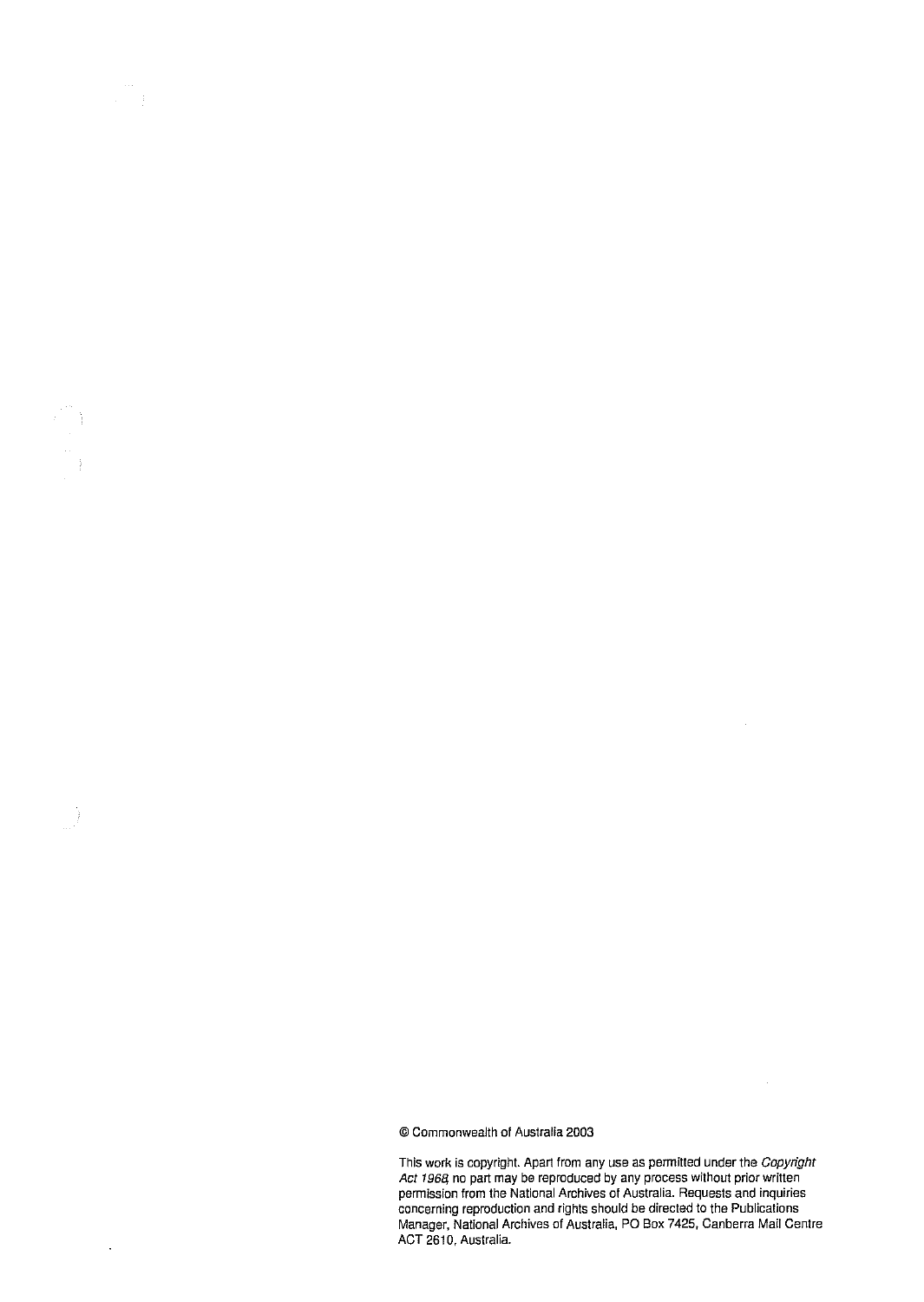#### **CONTENTS**

 $\mathcal{F} \subseteq \mathcal{F}$ 

 $\begin{aligned} \frac{1}{2} & \frac{1}{2} \frac{1}{2} \frac{1}{2} \frac{1}{2} \frac{1}{2} \frac{1}{2} \frac{1}{2} \frac{1}{2} \frac{1}{2} \frac{1}{2} \frac{1}{2} \frac{1}{2} \frac{1}{2} \frac{1}{2} \frac{1}{2} \frac{1}{2} \frac{1}{2} \frac{1}{2} \frac{1}{2} \frac{1}{2} \frac{1}{2} \frac{1}{2} \frac{1}{2} \frac{1}{2} \frac{1}{2} \frac{1}{2} \frac{1}{2} \frac{1}{2} \frac{1}{2} \frac{1$ 

 $\left\{ \begin{array}{c} 1 \\ 0 \\ 0 \\ 0 \end{array} \right\}$ 

Ĵ

| <b>INTRODUCTION</b>         | 5 |  |
|-----------------------------|---|--|
|                             |   |  |
| Disposal Authorisation      | 5 |  |
| Purpose of this Authority   | 5 |  |
| Using this Authority        | 5 |  |
| Amendment of this Authority | 5 |  |
| <b>CONTACT INFORMATION</b>  | 5 |  |
| <b>AUTHORISATION</b>        | 7 |  |
| LASSES                      | 9 |  |

 $\sim$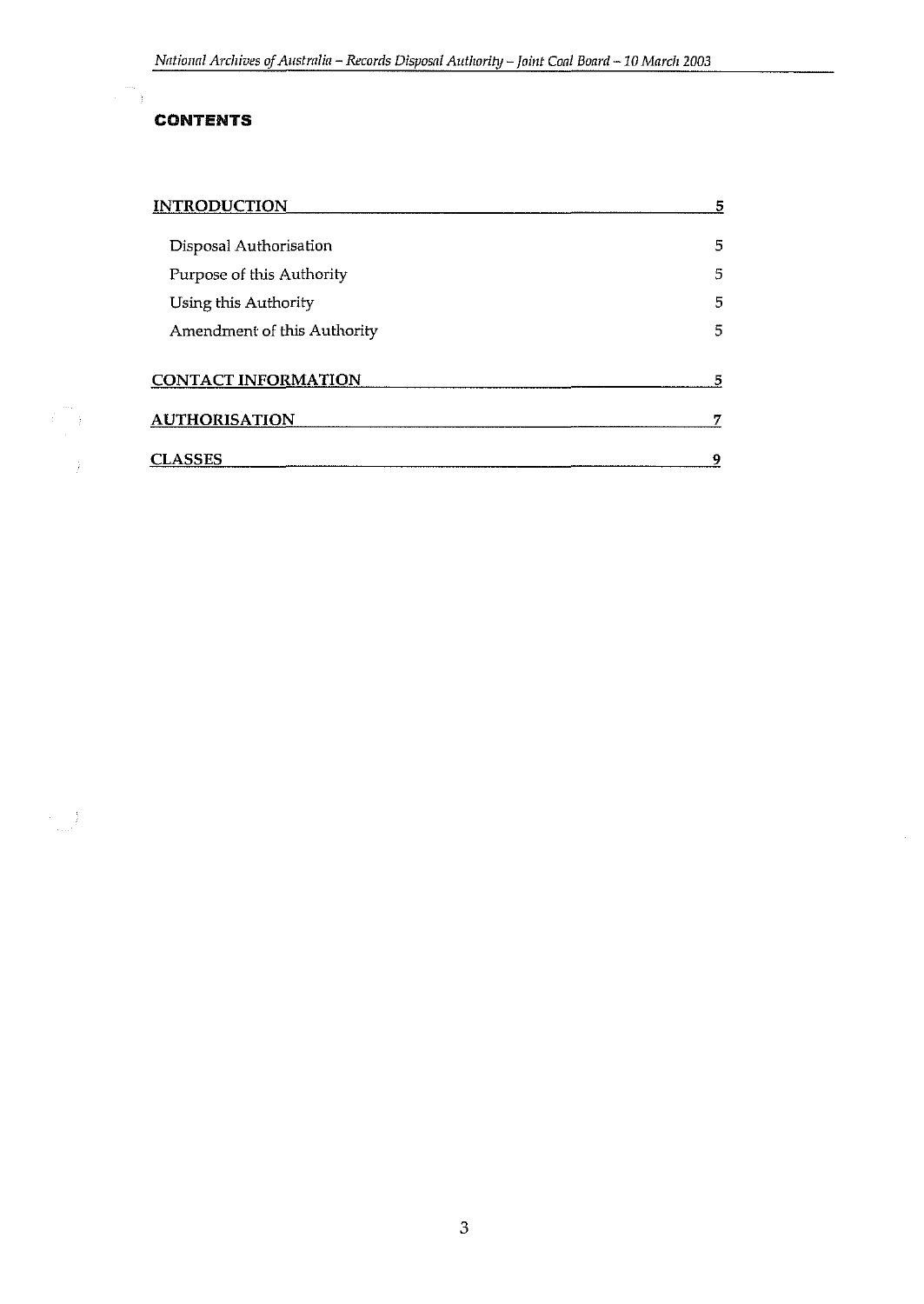$\mathbb{R}^{m_1}$  .

 $\omega^j$ 

 $\mathcal{A}^{\mathcal{A}}$ 

 $\frac{1}{\sqrt{2}}$ 

**This page has been left blank intentionally.**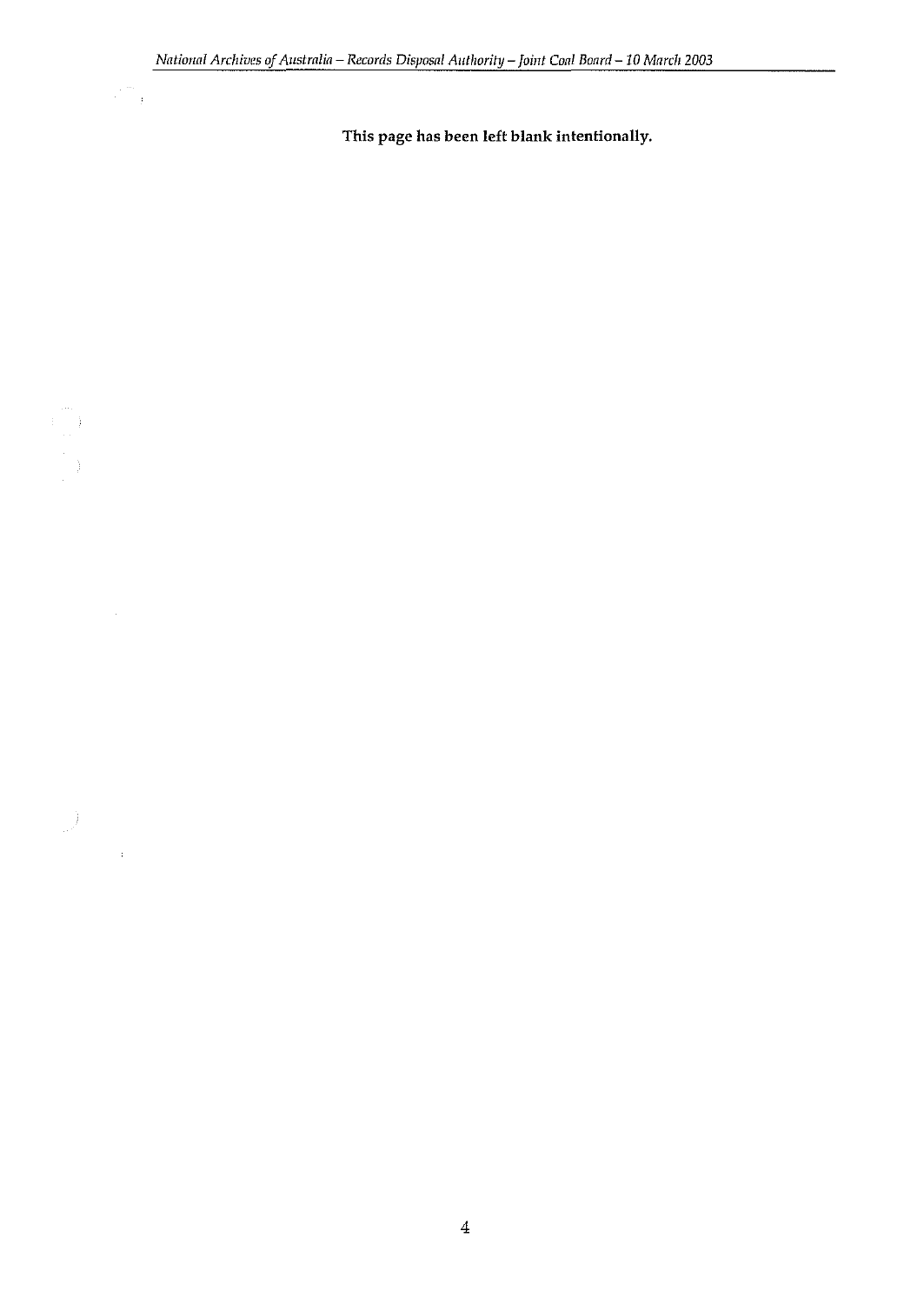## **INTRODUCTION**

#### **Disposal authorisation**

Section 24 of the *Archives Act* 1983 provides that records are not to be disposed of without the consent of the Archives unless the action of disposal is positively required by law, or takes place in accordance with a normal administrative practice of which the Archives does not disapprove. Advice on the provisions of the Archives Act can be obtained from any National Archives office.

#### Purpose of this authority

This authority authorises the transfer of custody or ownership, or other disposal, of Commonwealth records as required by the Archives Act.

#### Using this authority

This authority covers records controlled by the agency and applies only to the records or classes of records described in the authority.

This authority is to be used to determine the custody or ownership of Commonwealth records. **This is done by a process known as 'sentencing'. Sentencing involves the examination of records in**  order to identify the individual disposal class to which they belong. This process enables the sentencing officer to determine the appropriate disposal action for the records. Advice on sentencing can be obtained from your nearest National Archives office.

Records remaining in Commonwealth custody should be sentenced in accordance with the Administrative Functions Disposal Authority issued by the National Archives to cover housekeeping and other records common to most Commonwealth agencies and other specific Records Disposal Authorities issued to the agency. Records selected as national archives should be transferred into the custody of the National Archives. The Archives no longer accepts records which have not been sentenced in accordance with valid records disposal authorities. Commonwealth agencies may withdraw records for official reference purposes through the lending service.

#### Amendment of this authority

An amendment of this authority must be approved by the National Archives. Officers using the authority should advise the National Archives of any changes considered desirable.

## **CONTACT INFORMATION**

#### 1. For changes to this RDA contact the Canberra Office of the National Archives of Australia:

| Queen Victoria Terrace | Tel: (02) 6212 3610             |
|------------------------|---------------------------------|
| Parkes ACT 2600        |                                 |
| PO Box 7425            | Email: recordkeeping@naa.gov.au |
| Canberra Mail Centre   |                                 |
| ACT 2610               | Website: www.naa.gov.au         |

2. For sentencing advice contact your local office of the National Archives. The address and phone number of your local office can be found at the National Archives website address above.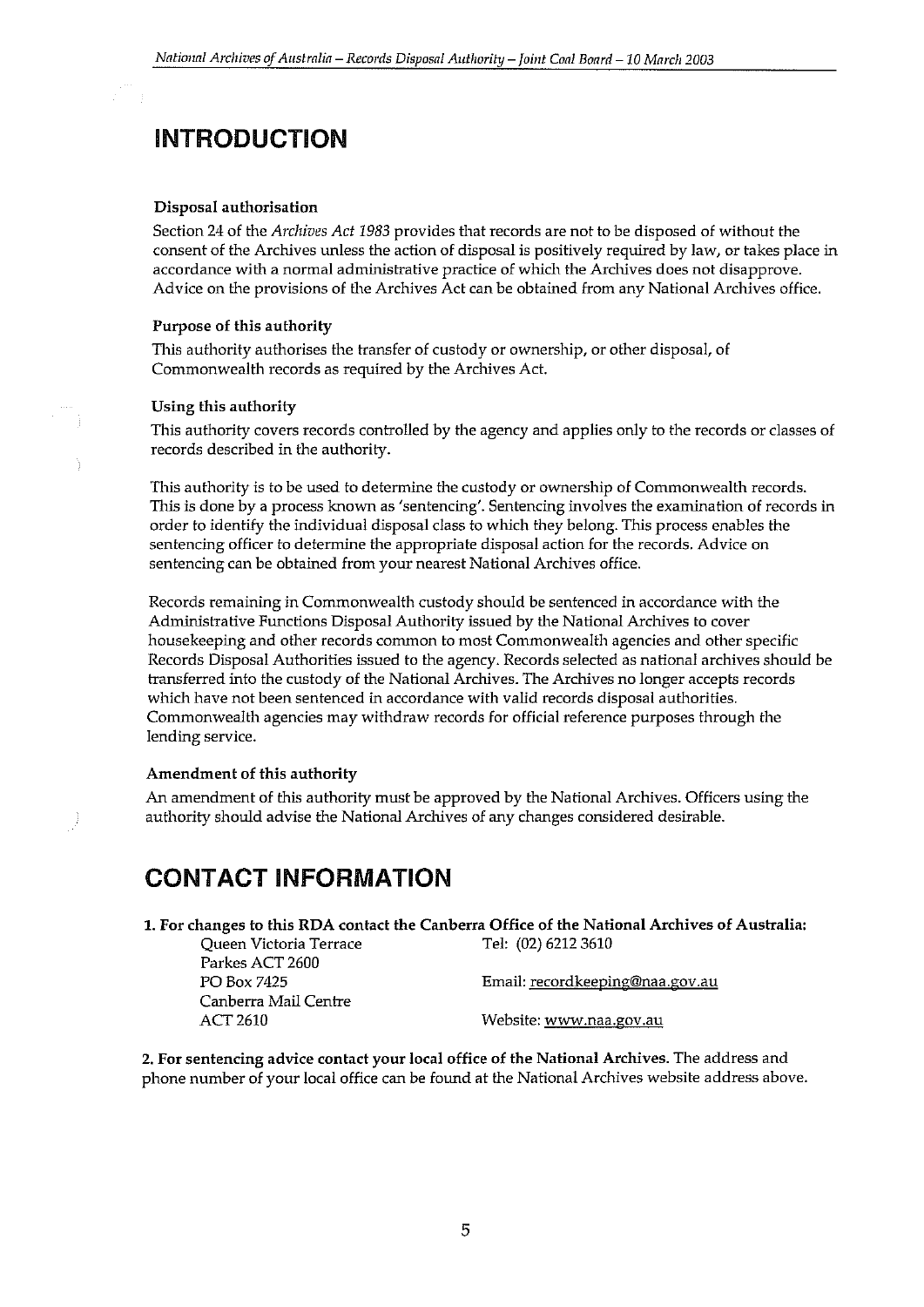**This page has been left blank intentionally.** 

 $\label{eq:2} \frac{1}{2}\frac{1}{\sqrt{2}}\frac{d\phi}{d\phi}$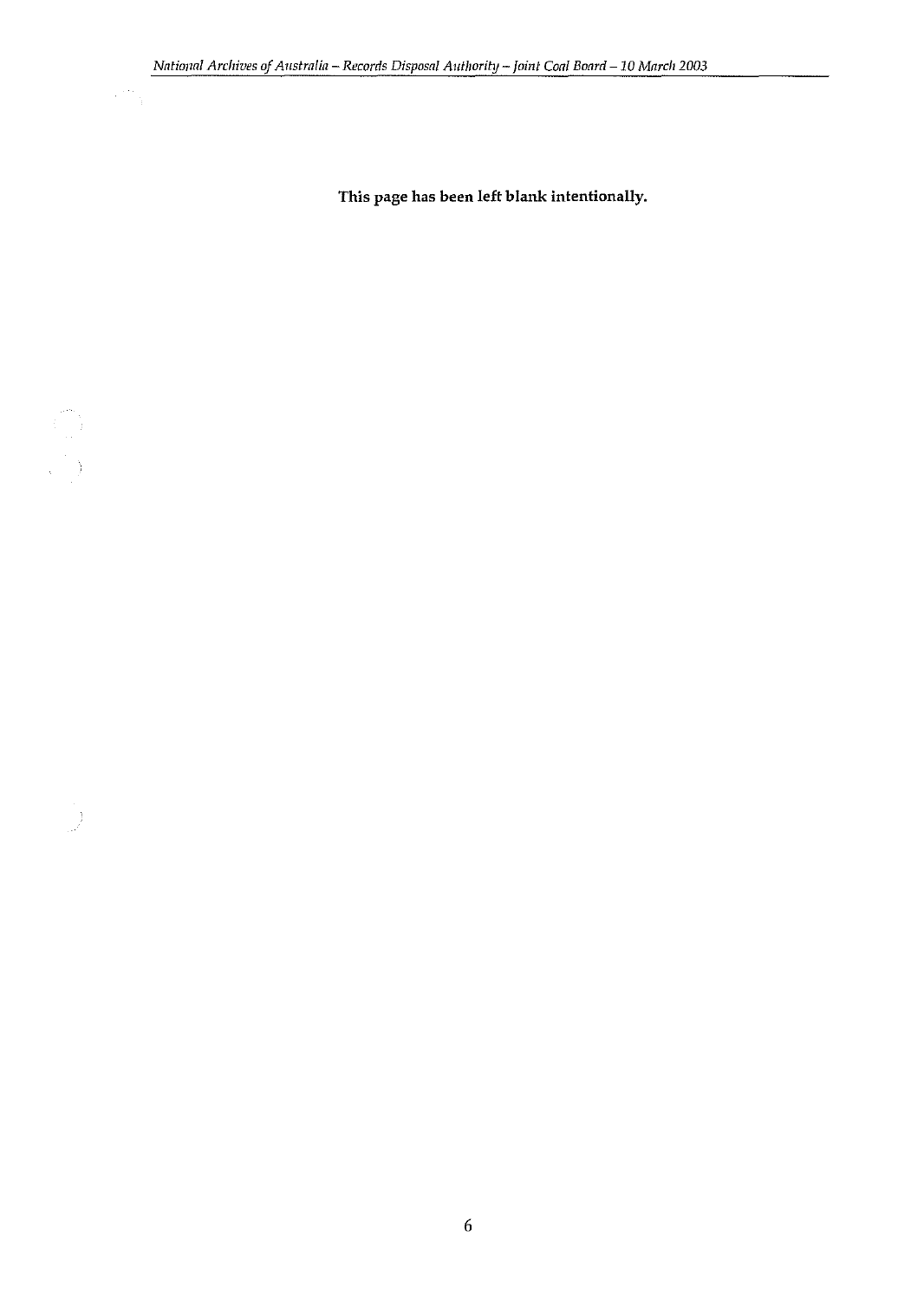### **RDA Job No** *2003/00113544*

#### **AUTHORISATION RECORDS DISPOSAL AUTHORITY**

Person to whom notice of authorisation is given:

The Secretary Department of Industry, Tourism and Resources **GPO Box 9839** Canberra ACT 2601

|                                                                                                                                                                                                                                                                                                                                                                                                                                                                       | a sa mga bagayan ng mga kalawang ng mga kalawang ng mga kalawang ng mga kalawang ng mga kalawang ng mga kalawa |                                                                                                                                                                                      |
|-----------------------------------------------------------------------------------------------------------------------------------------------------------------------------------------------------------------------------------------------------------------------------------------------------------------------------------------------------------------------------------------------------------------------------------------------------------------------|----------------------------------------------------------------------------------------------------------------|--------------------------------------------------------------------------------------------------------------------------------------------------------------------------------------|
|                                                                                                                                                                                                                                                                                                                                                                                                                                                                       |                                                                                                                |                                                                                                                                                                                      |
| <b>El'urpose:</b>                                                                                                                                                                                                                                                                                                                                                                                                                                                     |                                                                                                                | comment when<br><b>MARK SIMANGUS</b>                                                                                                                                                 |
|                                                                                                                                                                                                                                                                                                                                                                                                                                                                       | AUTHORISES ARRANGEMENTS FOR THE DISPOSAL OF                                                                    | 27772222222<br>comment of the con-                                                                                                                                                   |
| ing during the wind and an ensume excession of hel go which my system<br>decreased a marrier can decode una production provided to the material contract of the con-<br>for the first in a Direct and in the first product of the contract of the product of the product of the product of the contract of the contract of the contract of the contract of the contract of the contract of the contrac                                                                |                                                                                                                | $\frac{1}{2}$                                                                                                                                                                        |
| entiken man termene ein motor op as spectralisme externational statistics are spectral per la period and<br>htemaka karonogo krajona mendudire kambo osobna sorazionala kazisti osobo da ka<br>APP CRIMINAL MARINA A PARAGEMENT COMPOSITION AND ENTERTAINMENT AND ARRANGEMENT OF                                                                                                                                                                                      | RECORDS IN ACCORDANCE WITH SECTION 24(2)(b) OF                                                                 |                                                                                                                                                                                      |
| an agus ann an chosaigh baile an can an comar gu an chosair a t-air agus a' gus a bhliad a leith<br>woodstreet is an experience of the community of the special of a property companies and                                                                                                                                                                                                                                                                           |                                                                                                                | $\begin{array}{l} \begin{array}{c} \text{Maxwell} \\ \text{Maxwell} \\ \text{Matrix} \\ \text{Matrix} \\ \text{Matrix} \\ \text{Matrix} \\ \text{Matrix} \\ \end{array} \end{array}$ |
| http://www.com/www.com/com/swanga.opt/society.com/www.com/sauthors-2010/2010/06/<br>which there has no were are a realized special construction of an experimental contract that it is not a second<br>ministra di videnme essere energia el mano de servica (contradi describir costenezzare con estado                                                                                                                                                              | THE ARCHIVES ACT 1983                                                                                          |                                                                                                                                                                                      |
| gang, permanca and international method of the input in the first management.<br>meteorologi oman onat britati tasti ili ili kommunista esi yli juli kommunista del<br>the communication of the communication of the communication of the communication of the communication<br>https://www.alander.com/alander.com/alander.com/alander.com/alander.com/alander.com/alander.com                                                                                       |                                                                                                                | Simon and                                                                                                                                                                            |
| www.communication.com/2010/2010/2010/2010 00:00 00:00 00:00 00:00 00:00 00:00 00:00 00:00 00:00 00:00 00:00 00<br>and the control of the United States of the States of the States of the Control of the States of the States of the States of the States of the States of the States of the States of the States of the States of the States of<br>and the formula is a complete them can be a proposition of the control of the home of particle and the control of |                                                                                                                | <b>VENNA ESYVAN</b>                                                                                                                                                                  |
| a son a come o free e grada i producto i passa a condicta final con o presento de emperatura que se alta para c<br>the community of the contractors of the contractors and the contractors of the contract of the contract of the<br>i kato ta shah nga katalana ana manangang kayawan matan na kamaya na gaya sa kang ang ang mga matanggalan n                                                                                                                      |                                                                                                                | haraman passa<br>what beautiess<br><b>ASTRAVANETIC</b><br>Watch at access                                                                                                            |
| 0 The material company of the property of the company of the company of the company of the company of the company of<br>iss symmetric and a hide number of the company response to company considerable continues in the company<br>el es entido no estado a considerante en el considerado en el tempo de convertido proposama per permitir.<br>المامد المستنبية للمنافس المستنب المستنبة والمنافس المستنب المستنب المستنب المستنب المنافس المستنب                   |                                                                                                                | $\frac{1}{2}$                                                                                                                                                                        |
| ht buch dagen was regioner of the permit special behavior and a personal personal and contained<br>her to know the second tradition of the second decision of the control of the control of the second of the control of the control of the control of the control of the control of the control of the control of the control of<br>the Country of Company of the country and a child to the personal control of the country of persons and both a power-weight      |                                                                                                                | <b>September</b><br><b>THE STANDARD PRODUCT</b>                                                                                                                                      |
| t es partiet the la complexe established and a complexe of the complexe of the complexe of the complexe of the                                                                                                                                                                                                                                                                                                                                                        |                                                                                                                |                                                                                                                                                                                      |
|                                                                                                                                                                                                                                                                                                                                                                                                                                                                       |                                                                                                                |                                                                                                                                                                                      |
|                                                                                                                                                                                                                                                                                                                                                                                                                                                                       |                                                                                                                |                                                                                                                                                                                      |
|                                                                                                                                                                                                                                                                                                                                                                                                                                                                       |                                                                                                                |                                                                                                                                                                                      |
|                                                                                                                                                                                                                                                                                                                                                                                                                                                                       |                                                                                                                |                                                                                                                                                                                      |
| Application:                                                                                                                                                                                                                                                                                                                                                                                                                                                          | Records of the Joint Coal Board.                                                                               | CON NEWFERT                                                                                                                                                                          |
|                                                                                                                                                                                                                                                                                                                                                                                                                                                                       |                                                                                                                | <b>SADANY SAVARE</b>                                                                                                                                                                 |
|                                                                                                                                                                                                                                                                                                                                                                                                                                                                       |                                                                                                                |                                                                                                                                                                                      |
|                                                                                                                                                                                                                                                                                                                                                                                                                                                                       |                                                                                                                |                                                                                                                                                                                      |
| media pentangkap pengampata terminterang karakatan rifa sala penganjang gasanggal p                                                                                                                                                                                                                                                                                                                                                                                   |                                                                                                                |                                                                                                                                                                                      |
| the service of the company services of the company of the three company of the property contract of the company of the company<br>of Chinese and the Partie of European Industrial and a company approach and company<br>the deal of the control between the property of the property is a series of control by the second of a distribution                                                                                                                          |                                                                                                                |                                                                                                                                                                                      |
| This between the first of the publication of your contract of the first material of accountable of the change<br>the committee of the second committee of the committee of the committee of the committee of the committee of the                                                                                                                                                                                                                                     |                                                                                                                | <b>CARDY ENAMED</b>                                                                                                                                                                  |
| and the first of the control of the control of the control of the control of the control of the control of the<br>And the control of the control of the control of the control of the control of the control of the control of t                                                                                                                                                                                                                                      |                                                                                                                | General and 24                                                                                                                                                                       |

e al la proprieta del control de la comunicació del problemente de la comunicación de la comunicación de la co

This authorisation applies to only the disposal of the records described on the authority in accordance with the disposal action specified on the authority. The authority will apply only if disposal takes place with the consent of the agency that is responsible at the time of disposal for the functions documented in the records concerned.

Authorising Officer, National Archives of Australia

Date of Issue: 10 March 2003

Verale  $\tilde{\mathfrak{S}}_0$ ح سا چخه

Venetia Beale Director, Recordkeeping Implementation Date of Amendment

**Expiry Date**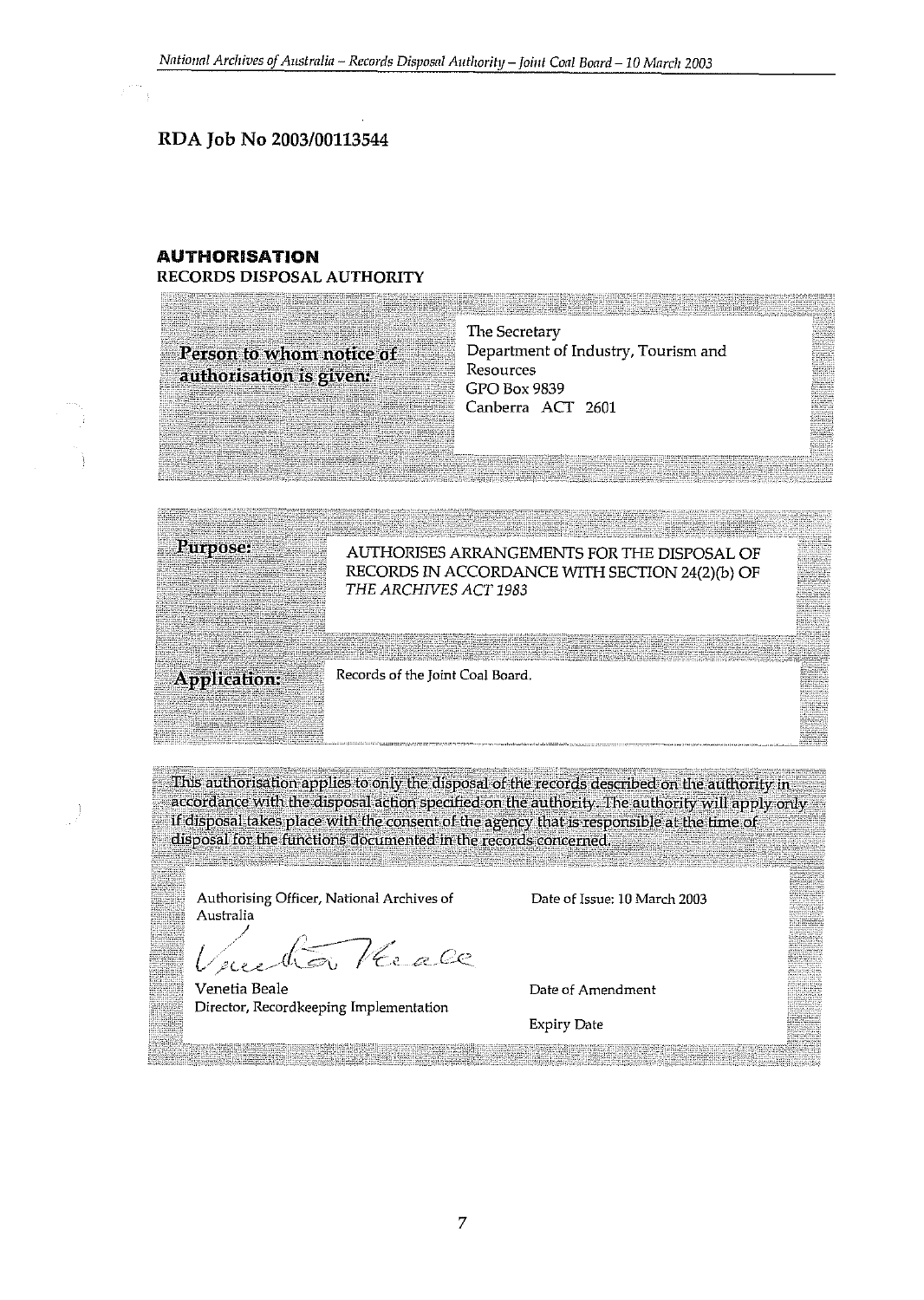$\pm$ 

 $\frac{1}{2}m\frac{1}{4}$ 

 $x_{\rm max}^{\rm obs}$ 

 $\frac{1}{2} \frac{1}{m^2}$ 

 $\frac{1}{2}$ 

This page has been left blank intentionally.